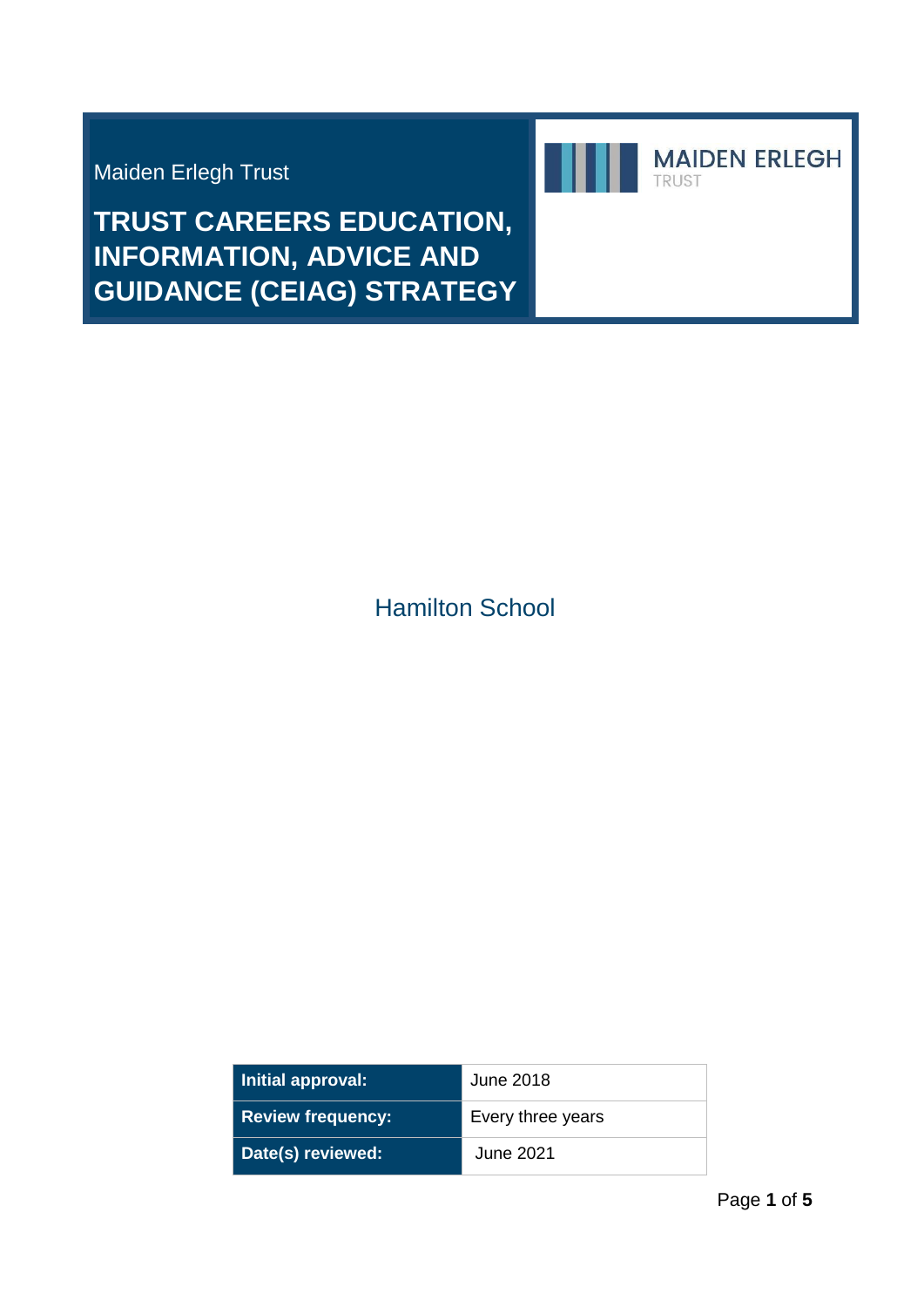# **Contents**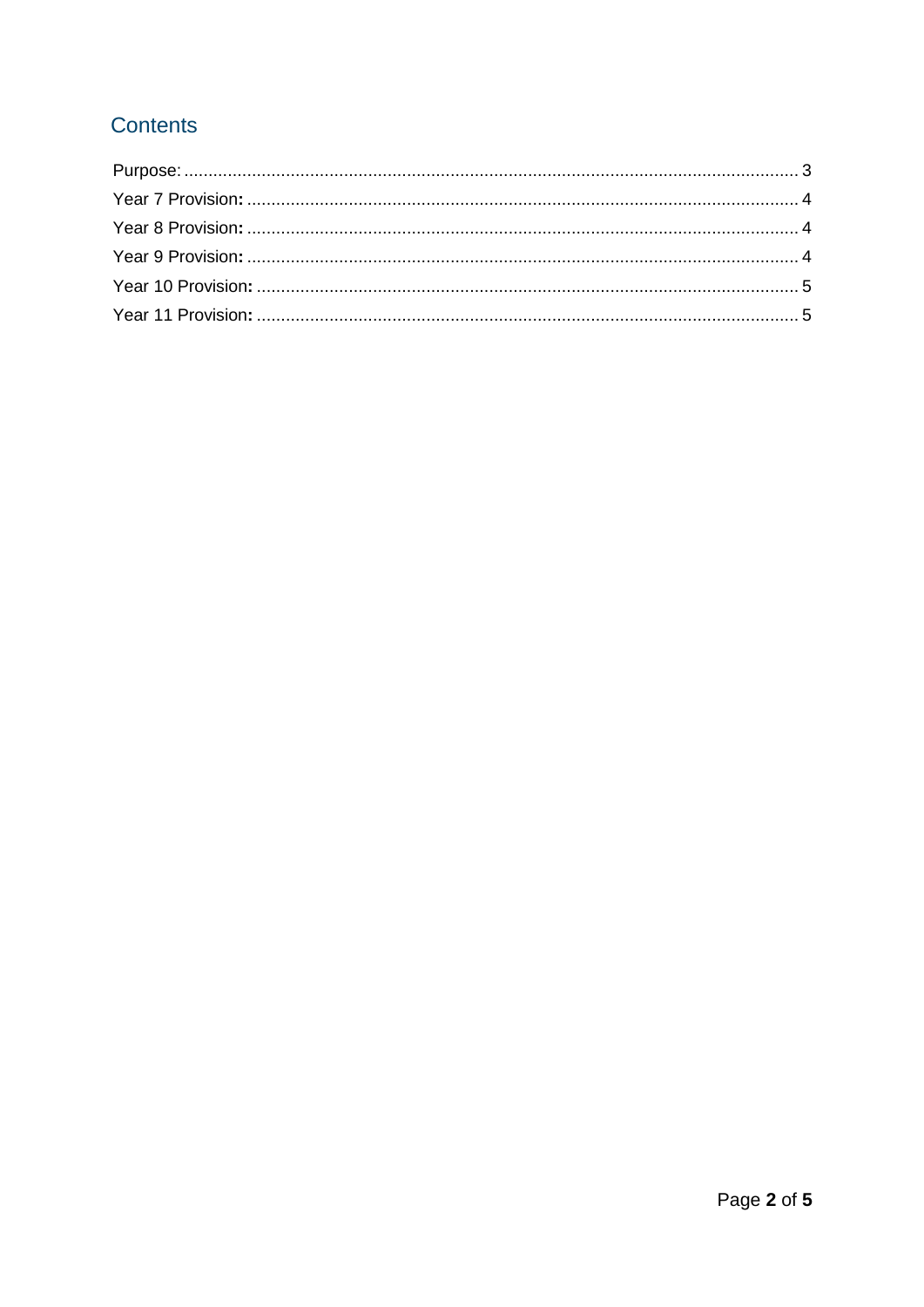# <span id="page-2-0"></span>Purpose:

- To provide a planned programme of careers education and information, advice and guidance (CEIAG) for all students in Years 7-11 at Hamilton School.
- To provide impartial advice and guidance so that students are aware of the different options available to them and to develop an awareness of the world of work.
- Provide an engaging curriculum which will encourage the development of work-ready skills so that students achieve satisfaction in the world beyond Hamilton School.
- Provide a differentiated and personalised learning programme that is appropriate to the student's stage of career learning, planning and development.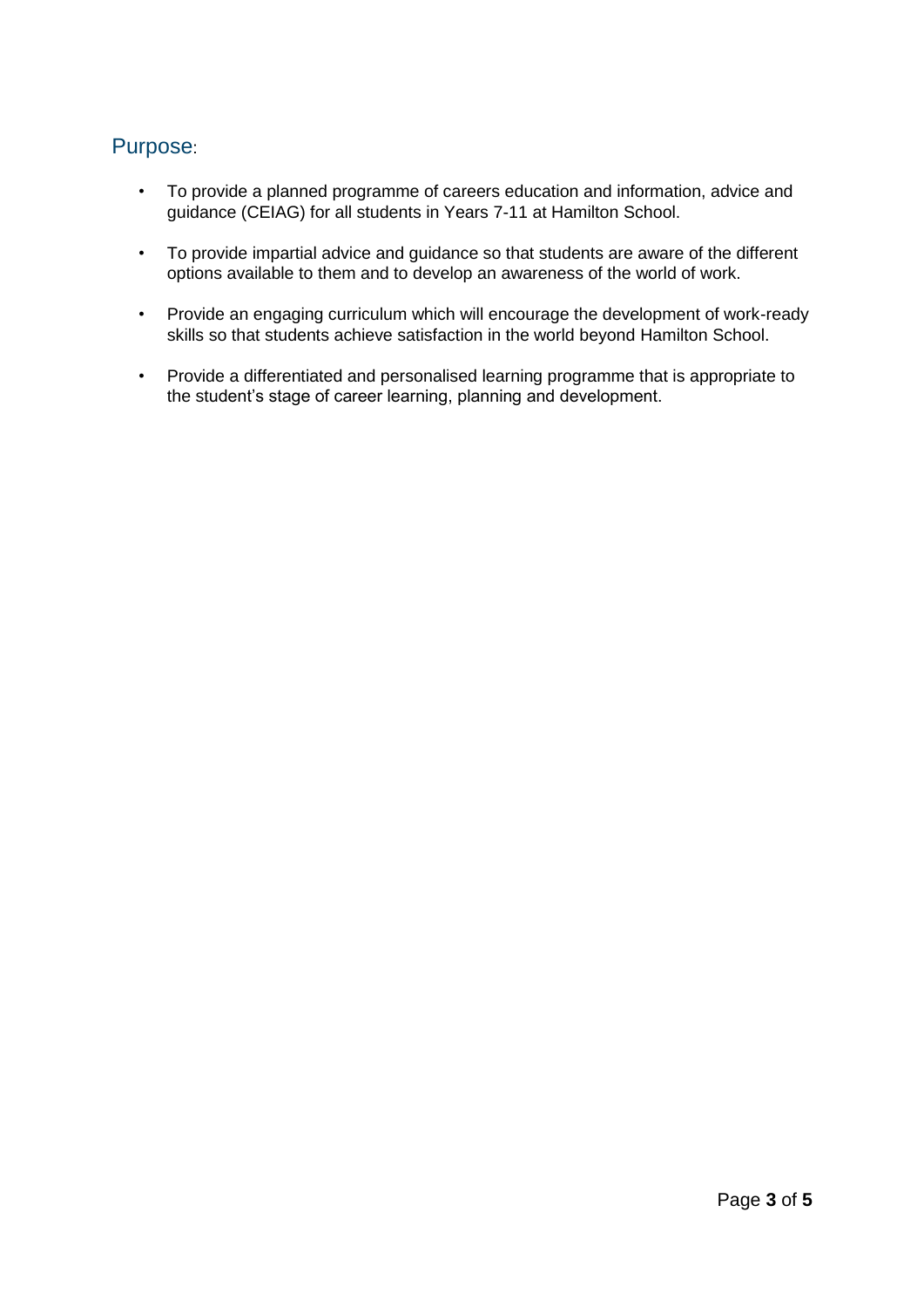## <span id="page-3-0"></span>Year 7 Provision**:**

- Careers Inspiration Day at YMCA (carousel day) with Careers Fair \*
- CEIAG delivery through the PSMSC Jigsaw programme (Dreams & Goals), access to Start Profile/U-Explore software and also embedded in core curriculum lessons (Maths, English and Computing)
- Access to Labour Market Information (LMI) and Trust-wide Careers information.
- Celebration of National Apprenticeships Week
- Calendared #Careers weeks to raise awareness of CEIAG and make career links to the curriculum and different subject that students are studying

#### <span id="page-3-1"></span>Year 8 Provision**:**

- Careers Inspiration Day at YMCA (carousel day) with Careers Fair \*
- CEIAG delivery through the PSMSC Jigsaw programme (Dreams & Goals), access to Start Profile/U-Explore software and also embedded in core curriculum lessons (Maths, English and Computing) Access to Labour Market Information (LMI) and Trust-wide Careers information.
- Celebration of National Apprenticeships Week
- Calendared #Careers weeks to raise awareness of CEIAG and make career links to the curriculum and different subject that students are studying

## <span id="page-3-2"></span>Year 9 Provision**:**

- Careers Inspiration Day at YMCA (carousel day) with Careers Fair \*
- CEIAG delivery through the PSMSC Jigsaw programme (Dreams & Goals), access to Start Profile/U-Explore software and also embedded in core curriculum lessons (Maths, English and Computing)
- Access to Labour Market Information (LMI) and Trust-wide Careers information.
- Celebration of National Apprenticeships Week
- Calendared #Careers weeks to raise awareness of CEIAG and make career links to the curriculum and different subject that students are studying